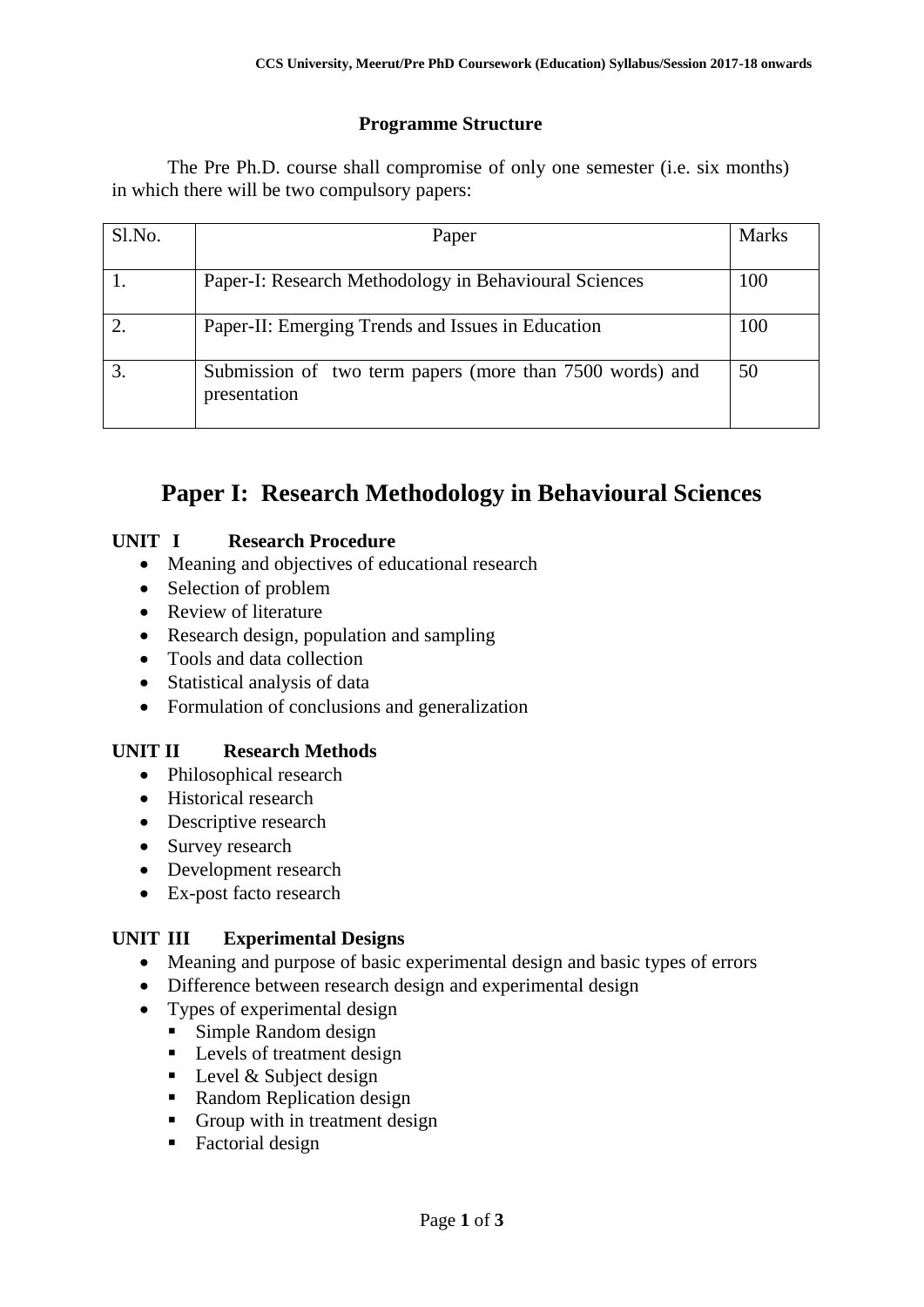### **UNIT IV Parametric and Non Parametric Tests**

- Meaning and purpose of parametric test and non-parametric test
- Difference between parametric and non-parametric test
- "H" test, its meaning, purpose; assumptions and uses
- Analysis of variance technique of "F" test
- Analysis of co-variance technique
- Regression, step regression
- $\bullet$  X2=test, its purpose and use
- Median test and sign test

#### **UNIT V Advanced Technique of Correlation**

- Meaning and purpose of correlation
- Correlational technique
	- Contingency
	- Phi-correlation
	- **Person's correlation**
	- **Multiple-correlation**
- Factor-Analysis Technique with special reference to centroid method

#### **UNIT VI Computer Application in Research**

- Use of computers in:
	- Data processing
	- Word processing
	- Graphical processing
	- **Different phases of research**
- Use of statistical software in data analysis

#### **UNIT VII Writing Research**

- Need for writing research report
- Preparing research synopsis
- Format of research report
- Technical aspects of research report
- Writing research report
- Writing research abstract
- Writing research paper